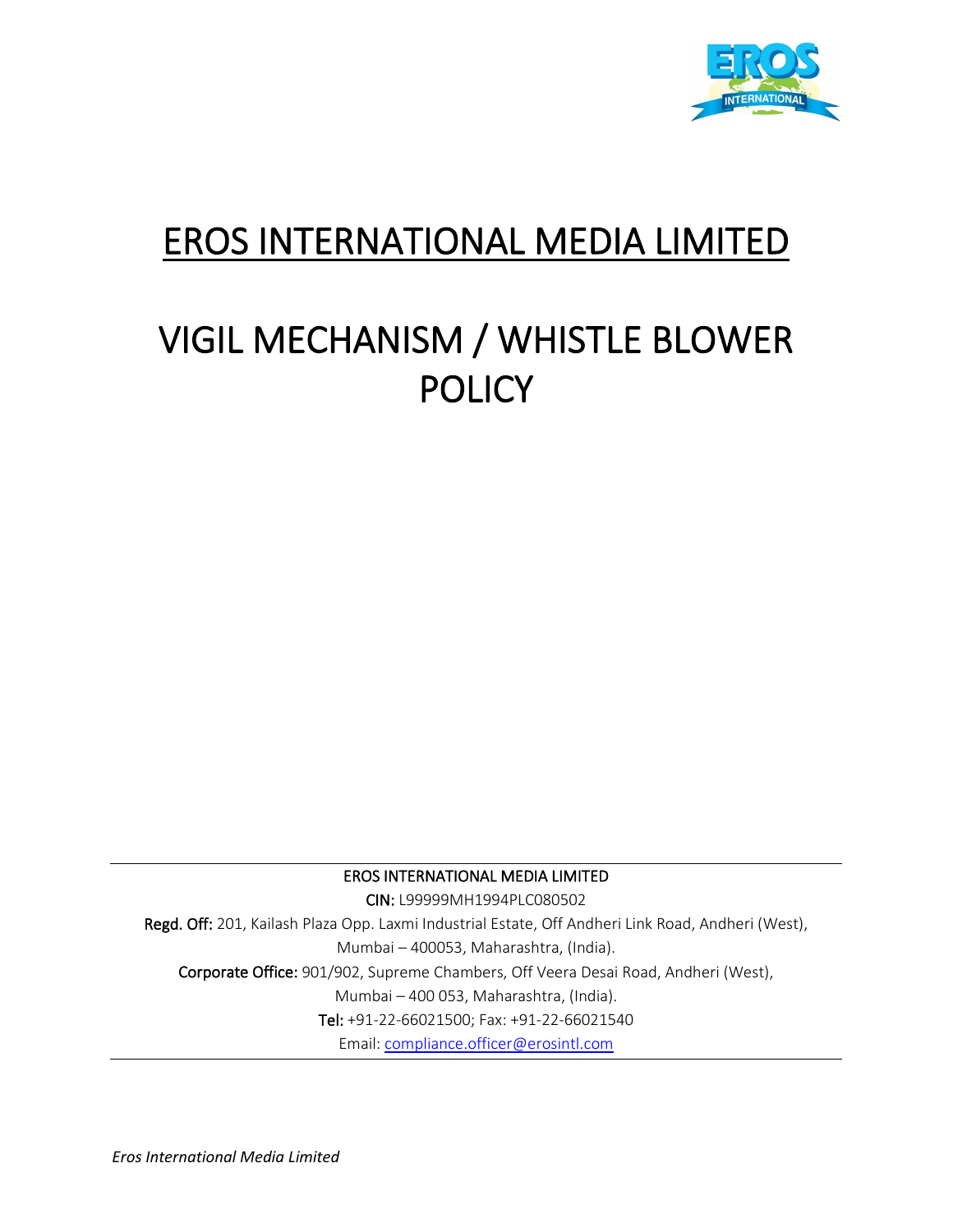

### EROS INTERNATIONAL MEDIA LIMITED VIGIL MECHANISM / WHISTLE BLOWER POLICY

#### 1. PREFACE

The Eros International Media Limited ("the Company") believes in the conduct of the affairs of its constituents in a fair and transparent manner by adopting highest standards of professionalism, honesty, integrity and ethical behaviour.

To govern the actions of the Company and its employees, the Company has laid down the broad principles and standards through the Company's Code of Conduct and Business Ethics. The Code, *interalia*, mentions the following:

#### *"*ENCOURAGING THE REPORTING OF ILLEGAL OR UNETHICAL BEHAVIOUR

*Directors and employees should endeavor to promote ethical behavior and to encourage employees to report evidence of illegal or unethical behavior to appropriate Company personnel."* 

SEBI (Listing Obligations and Disclosure Requirements) Regulations, 2015 ("Listing Regulations") stipulates a mandatory requirement for the Listed Companies to set up whistle blower / vigil mechanism for all its Stakeholders.

The purpose of this policy is to provide a framework to promote responsible and secure whistle blowing and it protects, stakeholders wishing to raise a concern about serious irregularities within the Company.

Accordingly, this Vigil Mechanism / Whistle Blower Policy ("the Policy") has been formulated with a view to provide a mechanism for employees and stakeholders of the Company to report to the management about any instances of unethical behaviour, actual or suspected fraud, illegal or unethical practices in the Company. The Policy neither releases employees from their duty of confidentiality in the course of their work, nor is it a route for taking up a grievance about a personal situation.

#### 2. DEFINITIONS

- 2.1 "Act" means the Companies Act, 2013, to the extent notified and the Companies Act, 1956, to the extent in force and rules made there under as amended from time to time.
- 2.2 "Audit Committee" means the Audit Committee of Directors constituted by the Board of Directors of the Company in accordance with Section 177 of the Act and read with Regulation 18 of the Listing Regulations.
- 2.3 "Disciplinary Action" means any action that can be taken on the completion of or during the investigation proceedings including but not limiting to a warning, imposition of fine, suspension from official duties or any such action as is deemed to be fit considering the gravity of the matter.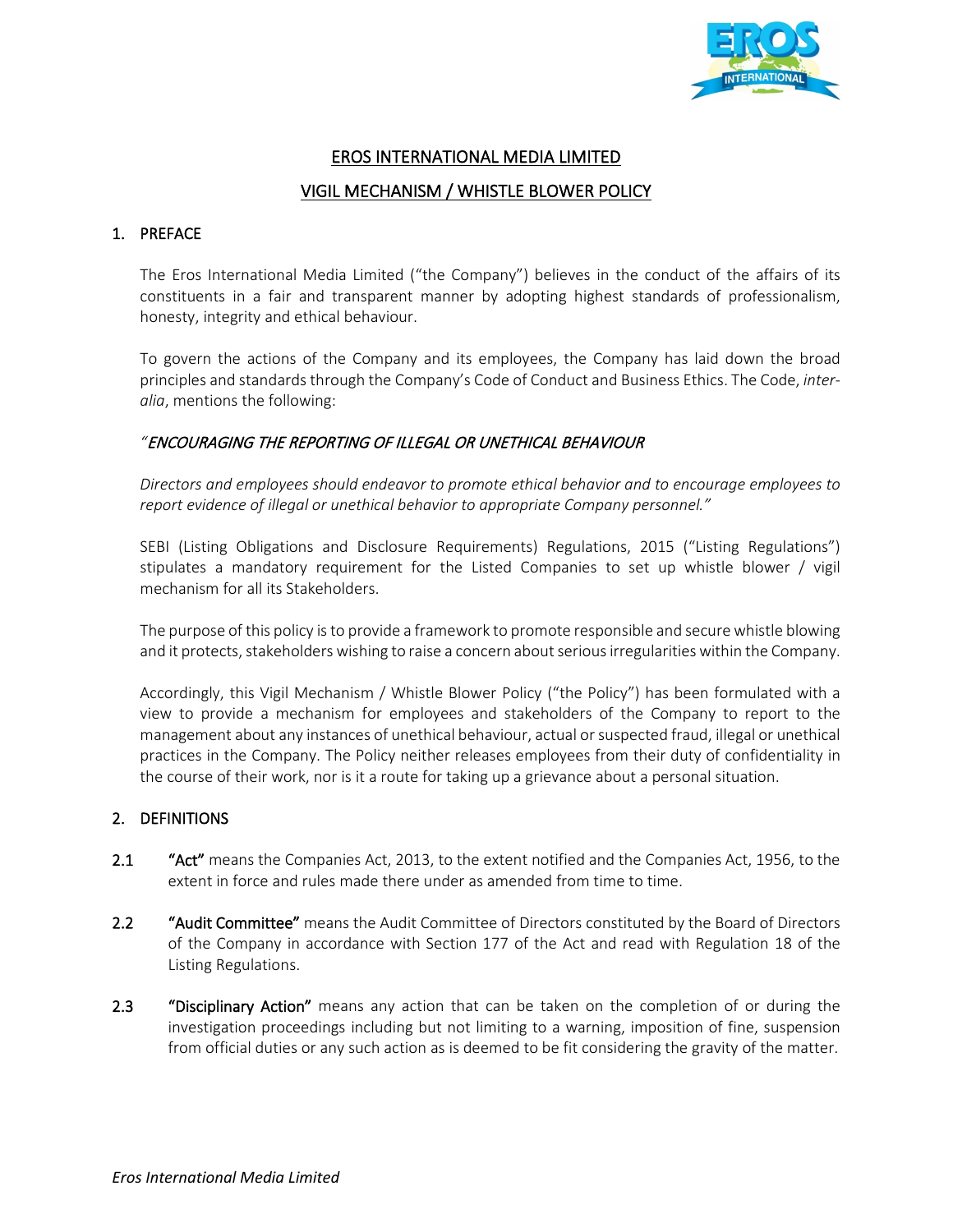

- 2.4 "Employee" means every employee of the Company (whether temporary or permanent, working in India or abroad).
- 2.5 "Protected Disclosure" means a concern raised by a written communication made in good faith that discloses or demonstrates information that may evidence unethical or improper activity.
- 2.6 "Stakeholder(s)" can be any person, organization, social group, or society at large that has a stake in the business. The coverage of stakeholders can include ownership and property interests, legal interests and obligations. Example of stakeholders is customers, suppliers, creditors, employees and directors.
- 2.7 "Subject" means a person against or in relation to whom a Protected Disclosure is made or evidence gathered during the course of an investigation.
- 2.8 "Whistle Blower" is a Stakeholder who makes a Protected Disclosure under this Policy.
- 2.9 "Whistle Officer" is an Officer who is nominated/appointed to conduct detailed investigation by Ombudsperson.
- 2.10 "Ombudsperson" will be a Non-Executive Independent Director, who shall be the chairperson of the Audit Committee for receiving all complaints under this Policy and ensuring appropriate action.

#### 3. SCOPE OF THE POLICY

The Policy covers, including but not limited to, malpractices and events ("Concern") which have taken place/ suspected to take place involving the following:

- Abuse of authority
- Breach of contract
- Accuracy in record keeping/ financial reporting
- Financial irregularities, including fraud, or suspected fraud
- Acceptance of Gifts and expenses on entertainment
- Corruption and bribery
- Workplace practices
- Environment health and safety issues
- Criminal offence
- Competition
- Insider trading
- Leak of Unpublished Price Sensitive Information
- Pilferage of confidential/propriety information
- Deliberate violation of law/regulation
- Wastage/misappropriation of company funds/assets
- Theft
- Kickbacks
- Favors or discrimination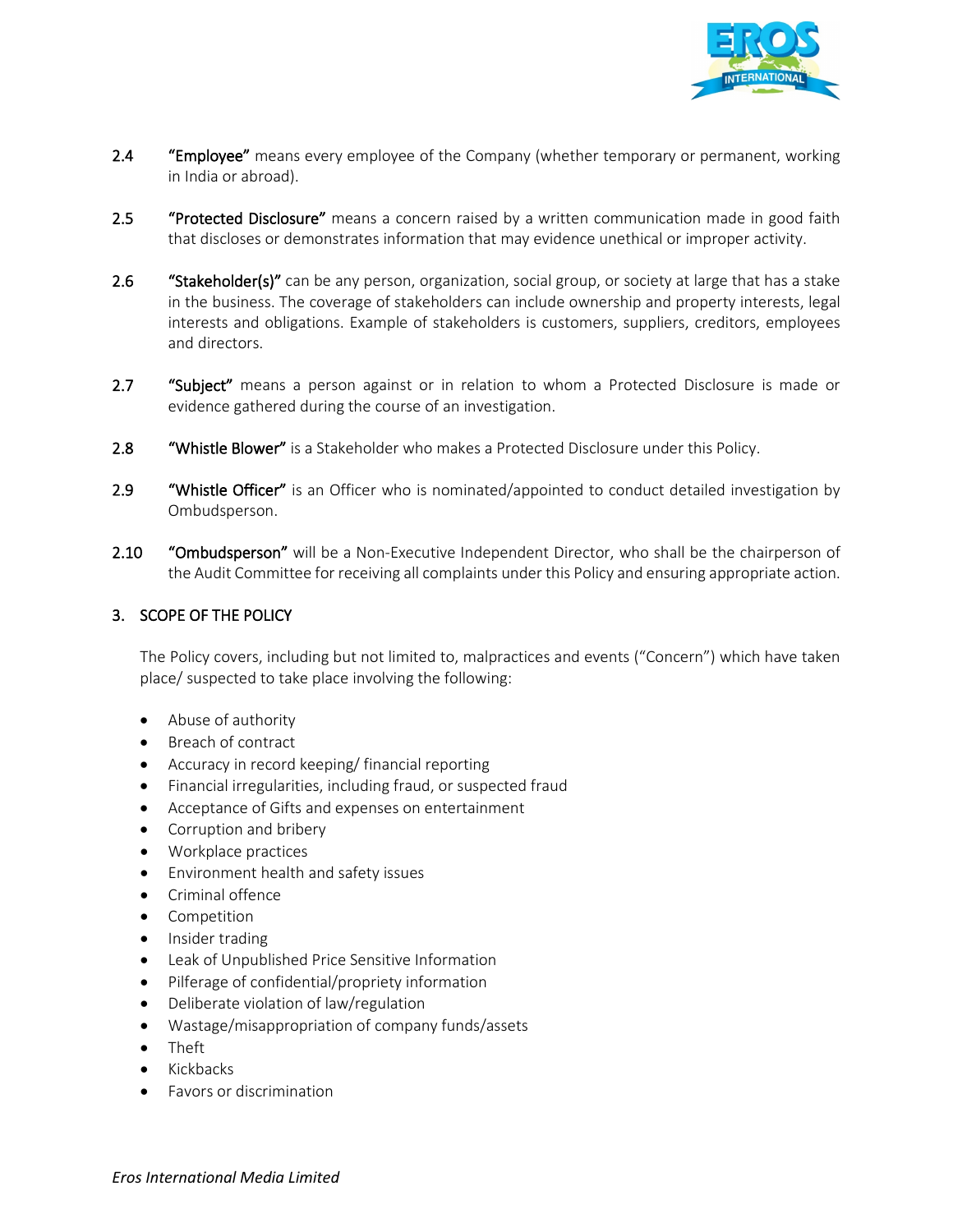

- Conflict of Interest
- Harassment
- Any other unethical, biased, favoured, imprudent event

Policy should not be used in place of the Company grievance procedures or be a route for raising malicious or unfounded allegations against colleagues.

Matters pertaining to the following may be excluded as there are separate forum available for the same:

- Personal Grievance
- Dissatisfaction with appraisals and rewards
- Complaints relating to Service conditions
- Company Policies
- Suggestions for improving operational efficiencies
- Sexual Harassment

#### 4. ASSURANCES UNDER THE POLICY

If the employee raises genuine concern under this Policy, he/she will not be at risk of losing his/her job nor will he/she be suffering from any form of retribution as a result. If one is acting in good faith it does not matter if one is mistaken.

The Company will not tolerate any harassment or victimization (including informal pressures) of/against the disclosing Stakeholder and will take appropriate action to protect the Stakeholder when he raises a concern in good faith.

If the Stakeholder asks for protection of his/her identity, the Company will not disclose it without his/her consent. However, it is possible that the Company might be unable to resolve the raised concern without revealing the Stakeholder's identity (e.g. required for conducting an effective investigation or when evidence is needed in a Court). But if this occurs the Company will discuss with the Stakeholder as to how the Company and Stakeholder can proceed further in the matter and decide accordingly.

#### 5. DISQUALIFICATIONS

While it will be ensured that genuine Whistleblowers are accorded complete protection from any kind of unfair treatment as herein set out, any abuse of this protection will warrant Disciplinary Action.

Protection under this Policy would not mean protection from Disciplinary Action arising out of false or bogus allegations made by a whistleblower knowing it to be false or bogus or with a mala fide intention. However, if the Stakeholder makes an allegation in good faith, which is not confirmed by subsequent investigation, no action will be taken against that Stakeholder. In making a disclosure the Stakeholder should exercise due care to ensure the accuracy of the information.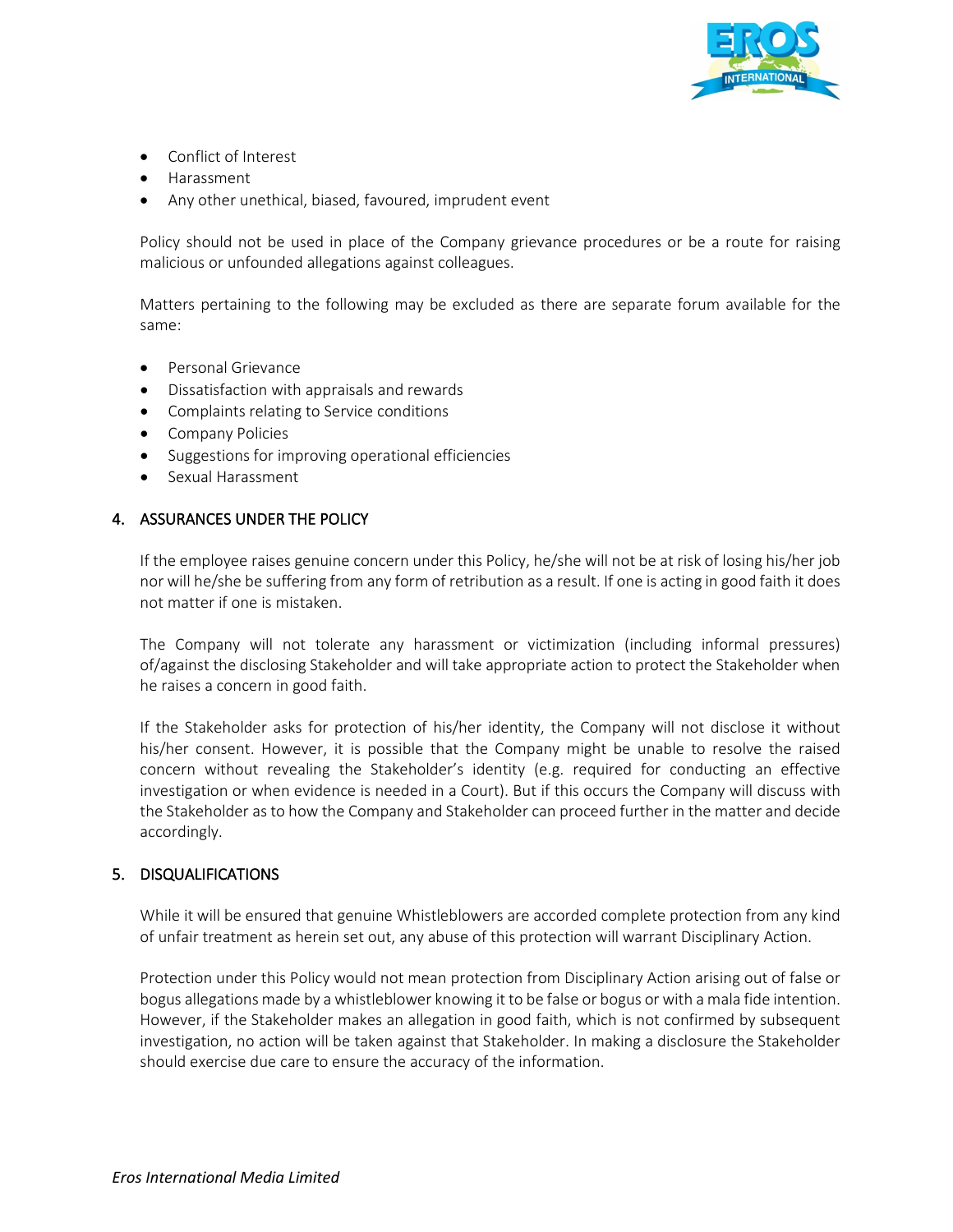

Whistle Blowers, who make any Protected Disclosures, which have been subsequently found to be mala fide or malicious or Whistle Blowers who make three (3) or more Protected Disclosures, which have been subsequently found to be frivolous, baseless or reported otherwise than in good faith, will be disqualified from reporting further Protected Disclosures under this Policy.

#### 6. POLICY AND PROCEDURE FOR DISCLOSURE, ENQUIRY AND DISCIPLINARY ACTION

#### a) Reporting System:

The Company will employ the following mechanism to facilitate the disclosure of suspected improper conduct:

- In the case of oral reports, the Whistle Blower may approach his immediate superior or the Departmental Head who should get the oral report converted into a written one. The written report should then be forwarded to the Auditing Committee/Ombudsman, as per the procedure stated below.
- The Whistleblower may directly report their concern to the Ombudsman / chairperson of the Audit Committee. Disclosure of the Concern disclosed in writing as soon as possible but not later than 30 consecutive days to the Ombudsperson/Chairman of the Audit Committee, through e-mail or by written communication marked "Private and Confidential - Compliant" directly to the Ombudsperson at the following address:

The Ombudsperson / Chairman of Audit Committee Mr. Dhirendra Swarup 901/902, Supreme Chambers Off Veera Desai Road, Andheri West Mumbai – 400053, Maharashtra (India) Email[: whistleblower@erosintl.com](mailto:whistleblower@erosintl.com)

- Disclosures should be reported in writing to ensure a clear understanding of the issues raised along with Name, Department, address, contact details and email id.
- Disclosures should be factual and not speculative and should contain as much specific information as possible to allow for proper assessment of the nature and extent of the concern.

#### b) Investigation

Where initial enquiries indicate that further investigation is necessary, this will be carried through either by the Ombudsperson alone, or by a Whistle Officer/third party (External Independent Agency) nominated by the Ombudsperson for this purpose. The investigation would be conducted in a fair manner, as a neutral fact-finding process and without presumption of guilt. A written report of the findings would be made. Name of the Whistle Blower shall not be disclosed to the Whistle Officer.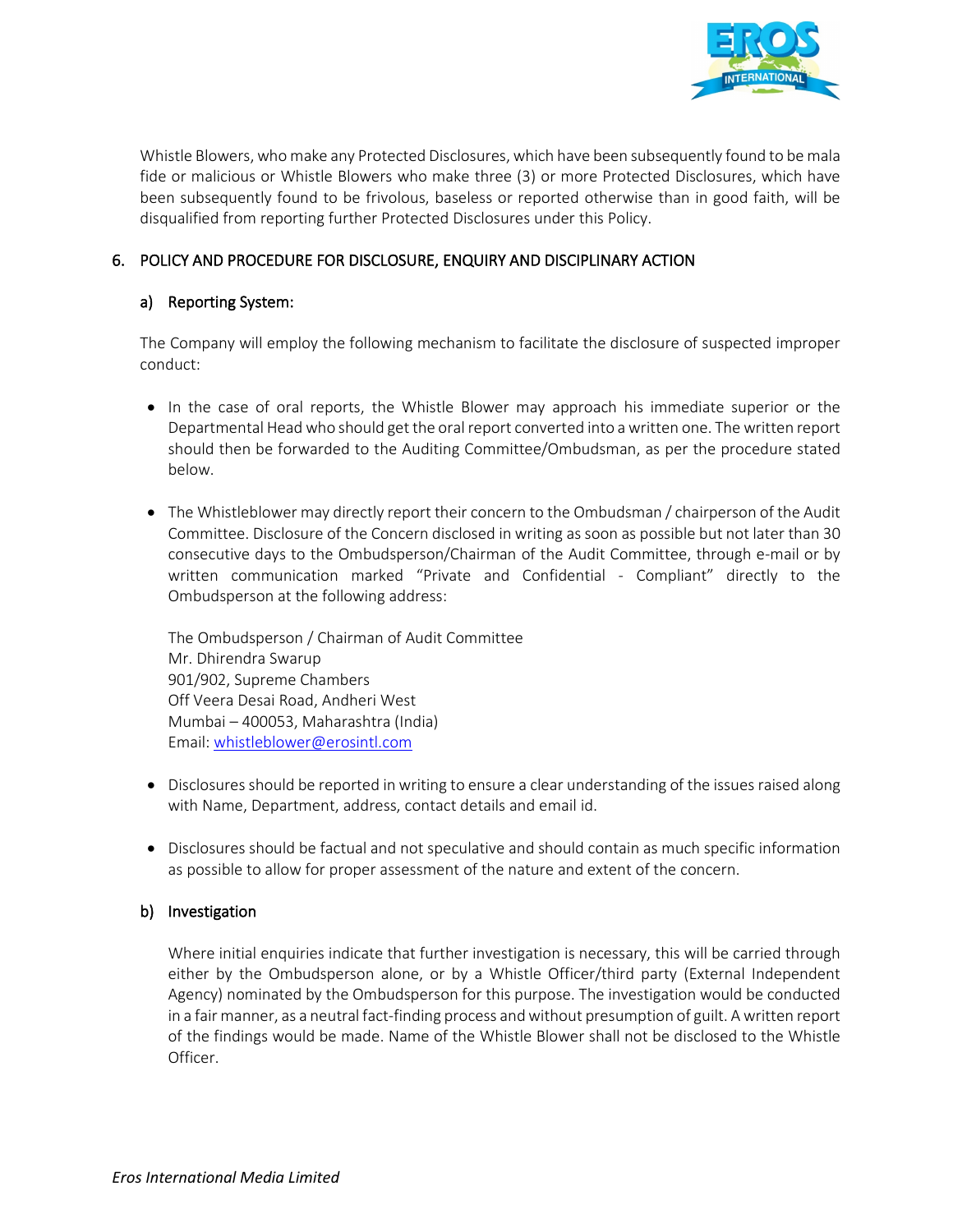

 The Ombudsperson may frame and circulate such rules as Ombudsperson may deemed necessary to enable a fair conduct of inquiry and investigation as well as decision.

#### c) Procedure for handling the disclosed Concern

Once any disclosure of concern has been made by any Stakeholder, the Ombudsperson on their own or through the person designated shall carryout a primary inquiry into the facts and of the concern so disclosed, briefly investigate into the allegation; obtain full details and clarifications of the complaint and make a detailed written record of the Protected Disclosure.

Whilst the purpose of this policy is to enable the Company to investigate concerns raised by the Stakeholder and take appropriate steps to deal with it, the Company will give the Stakeholder as much feedback as the Company can.

In exceptional cases, where the Whistle Blower is not satisfied with the outcome of the investigation and the decision, s/he can make a direct appeal to the Members of Audit Committee.

#### d) Procedure to be pursued by the Audit Committee

The Audit Committee shall pursue the following steps:

- The Ombudsperson shall submit a report to the Audit Committee on a regular basis about all Protected Disclosures referred to him/her since the last report together with the results of investigations, if any.
- The Members of the Audit Committee will, based on the findings in the written report submitted by the Ombudsperson and after conduct of such further investigation as it may deem fit and come to a final decision in the matter.
- Depending upon the seriousness of the matter, Ombudsperson may refer the matter to the Audit Committee with proposed Disciplinary Action/counter measures. In case the Audit Committee thinks that the matter is too serious, it can further place the matter before the Board with its recommendations. The Board may decide the matter as it deems fit.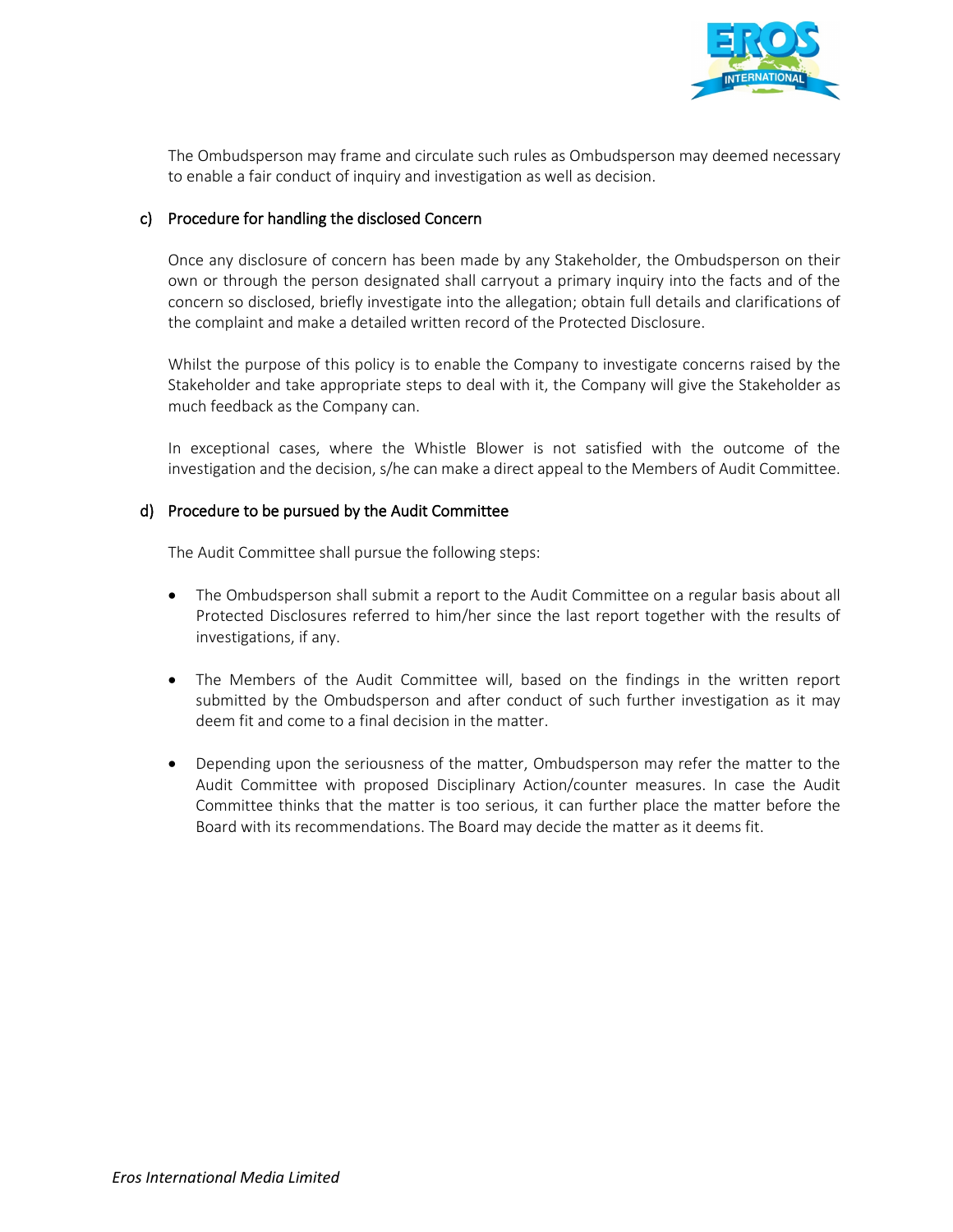

#### e) Role and Responsibility of The Ombudsperson/ Auditing Committee

The Ombudsperson / Auditing Committee, while conducting the investigation shall:

- (i) Conduct the enquiry in a fair, unbiased manner
- (ii) Ensure complete fact-finding
- (iii) Maintain strict confidentiality
- (iv) Decide on the outcome of the investigation, whether an improper practice has been committed and if so by whom
- (v) Recommend an appropriate course of action suggested disciplinary action, including dismissal, and preventive measures
- (vi) Minutes Committee deliberations and document the final report

#### f) Decisions

If an investigation leads the Ombudsman / Chairman of the Audit Committee to conclude that an improper or unethical act has been committed, the Ethics Counsellor / Chairman of the Audit Committee shall recommend to the Management of the Company to take such disciplinary or corrective action as the Ombudsman / Chairman of the Audit Committee deems fit. It is clarified that any disciplinary or corrective action initiated against the Whistleblower as a result of the findings of an investigation pursuant to this Policy shall adhere to the applicable personnel or staff conduct and disciplinary procedures

#### g) Anonymous Allegations

This Policy encourages Stakeholder to put his/her name to any disclosures he/she makes. Concerns expressed anonymously are much less credible, but they may be considered for further action at the sole discretion of the Company.

The Company further reassures that the concerns so reported through the use of communication modes stated above shall be completely independent, secured and impartial.

#### h) Maintaining confidentiality of the concern as well as the disclosure

The Stakeholder making the disclosure of Concern as well as any of the persons to whom the Concern has been disclosed or any of the persons who will be investigating or deciding on the investigation as well as the person designated by Ombudsperson shall not make public the concern disclosed except with the prior written permission of the Ombudsperson. However, this restriction shall not be applicable if any Stakeholder is called upon to disclose this issue by any judicial process and in accordance with the laws of land.

The Whistle Blower, the Subject, the Whistle Officer and everyone involved in the process shall maintain complete confidentiality/ secrecy of the matter